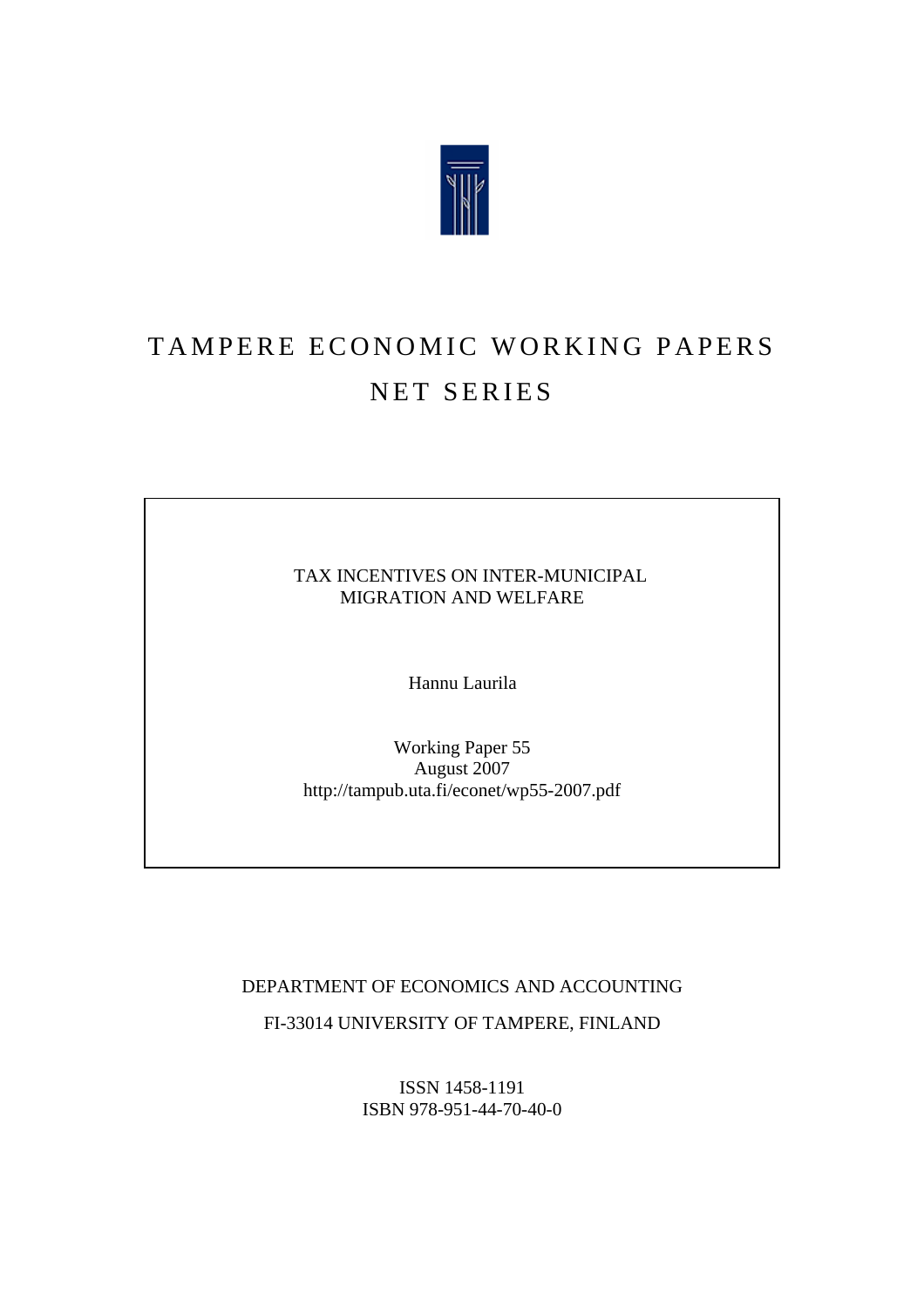## Tax Incentives on Inter-Municipal Migration and Welfare

#### 21.8.2007

#### Hannu Laurila

#### Department of Economics and Accounting FI-33014 University of Tampere

*Abstract: Short-run effects of taxation on inter-municipal migration and welfare are examined in a model constructed as a synthesis of the classic model of inter-regional labour migration and the model of international trade policy. It is found that there is an asymmetry in the effects of a given tax change. Labour income taxation in an out-migration municipality induces emigration and causes welfare losses if the tax is high enough to surpass the migration threshold However, if the municipality is small and capital intensive in its industrial structure, the effects are still slight. Taxation in an in-migration municipality reverses the migration pattern and causes welfare losses even with a small tax, but the effects are modest if the municipality is large and capital intensive. Thus, the effects may remain fairly insignificant in practice, at least in Finland.*

*Key words: labour market, migration threshold, tax competition JEL classification: F22, H73*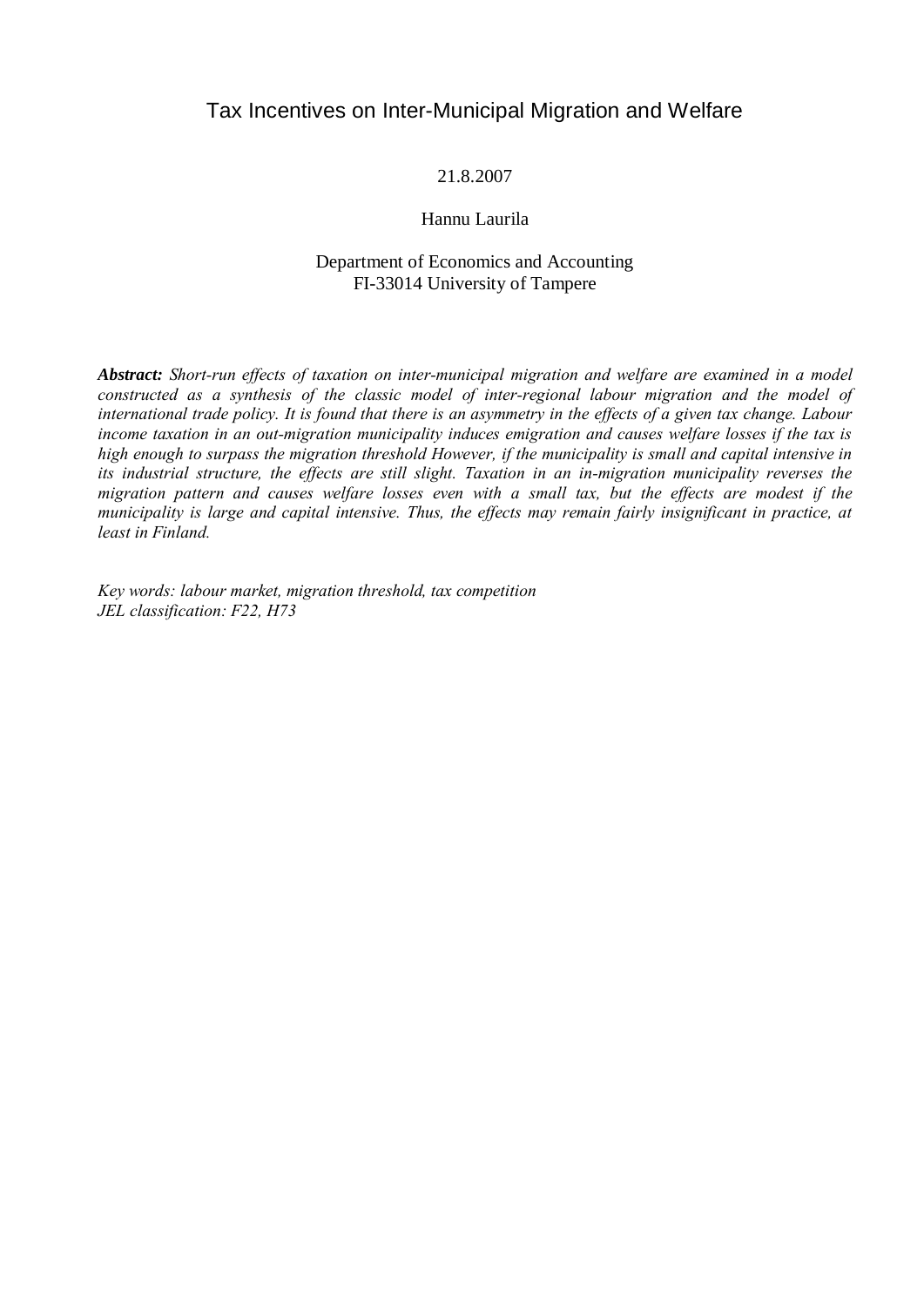#### **1 Introduction**

In Finland, the role of the market mechanism in steering regional development has grown during the last years. Economic integration has changed the tenets of regional policy, and the financial focus of municipalities has shifted from state grants towards their own, locally determined tax bases. Intermunicipal migration has increased and a clear division to out-migration and in-migration municipalities has emerged.

The development has provoked discussion on the incentive effects of taxation. A common view has been that taxes induce people to vote with their feet thus making inter-municipal differences unsustainable. According to this insight, out-migration municipalities are doomed to a vicious circle in which emigration causes tax increases, which in turn speed up the emigration, which causes further pressure for tax increases, and so on. Migration is seen as a zero-sum game and concentration in the biggest growth centres is regarded not only inevitable but also tax-driven.

This paper reviews the basic message of economic theory concening taxation and migration. In section 2, a model of inter-municipal migration is constructed as a synthesis of the classic labour market model and the model of international trade policy. The comparative static effects of labour income taxes around the short-term migration equilibrium are analysed in section 3 from the viewpoints of out- and in-migration municipalities. Section 4 concludes.

#### **2 The model**

Individual welfare depends on a wide variety of more or less place-dependent factors. Therefore, the choice of residential location is a key issue in people's rational behaviour. The classic theory of migration describes the issue as a response to differences in real wages between local labour markets (Armstrong & Taylor, 2002, pp. 141-143; McCann, 2001, pp. 175-207). This is suitable because labour income is the most important base of consumption expenditure for average people, and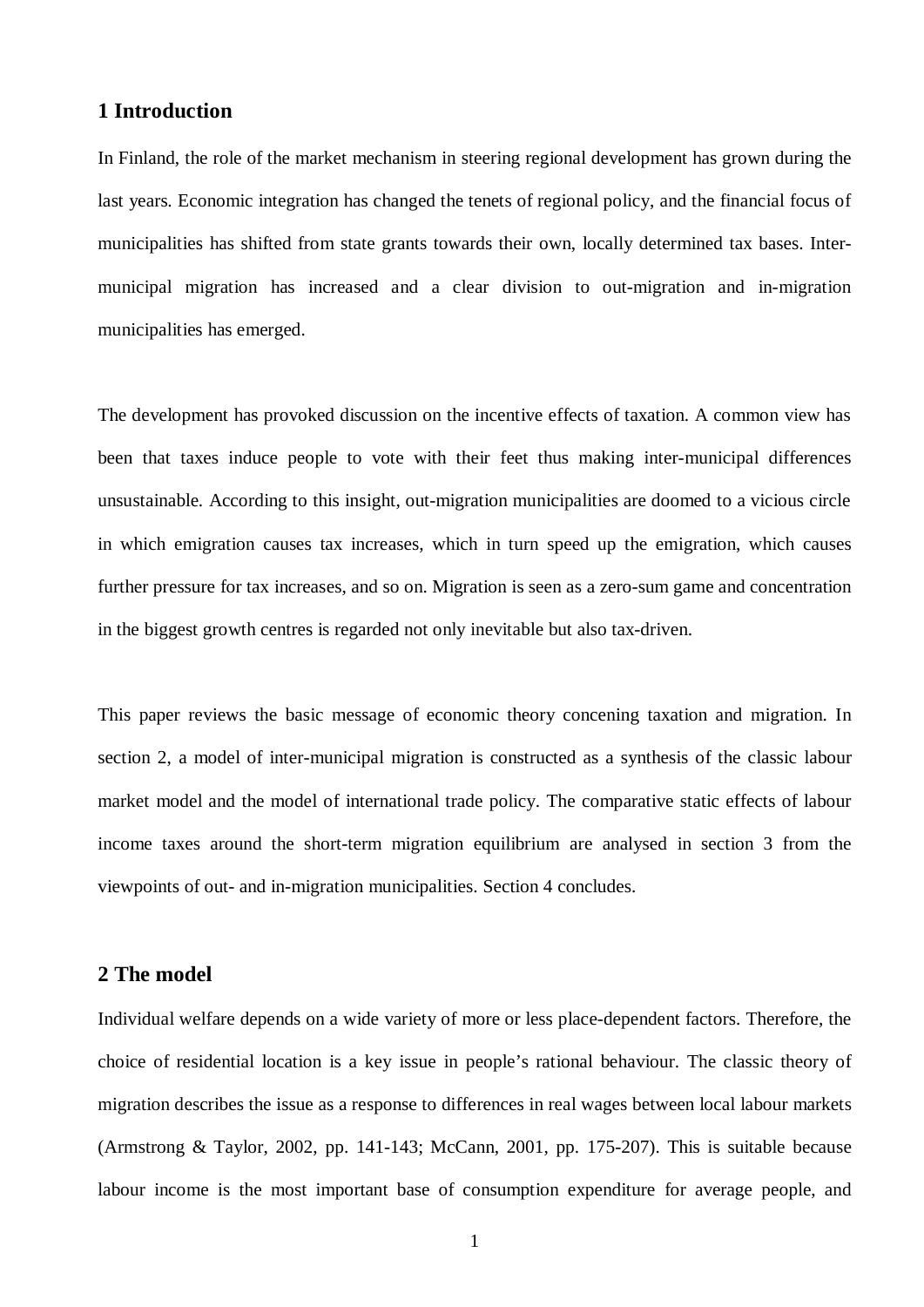because the real wage is a simple and commonly used measure of individual welfare. The local nature of the labour market also constitutes a spatially relevant scene for migration analysis.

In the classic theory, local variation is treated in terms of the exogenous market parameters that enter in the budget constraint. To formalize, ignore non-labour income, normalise total available time to unity, compress private and public goods and services into one consumption bundle, and write

#### (1) *Max U(q,l) s.t. (1-l)w = pq*,

where *q* is consumption, *l* is leisure time, *w* is nominal wage, and *p* is price level. Assuming that the qualitative aspects of leisure, work and consumption include in the market information, the parameters *w* and *p* determine the attainable welfare. Solving for consumption from the budget constraint yields  $q = (1-l)\omega$ , where  $\omega = w/p$ , and substituting in the utility function shows that the problem reduces to a question of optimal time use with respect to the real wage.

The real wages are determined locally on competitive labour markets. Local supply of labour derives from the individual time use decisions. On the market level, (1) implicitly yields  $\omega = w/p = g(L)$ , where  $g(L)$  describes the value of time in the market. Assuming that  $g' > 0$  the labour supply schedule is upward sloping in L-ω space. Local market demand derives from the capability of the local production sector to hire labour. The firms aim at

(2) *Max pq - wL*,

where  $q = f(K,L)$ . The usual assumptions on the production function are made. The aggregate production technology may differ between municipalities for e.g. structural reasons. The capital stock K being constant in the short term the optimisation yields  $\omega = w/p = f_L$  for the market demand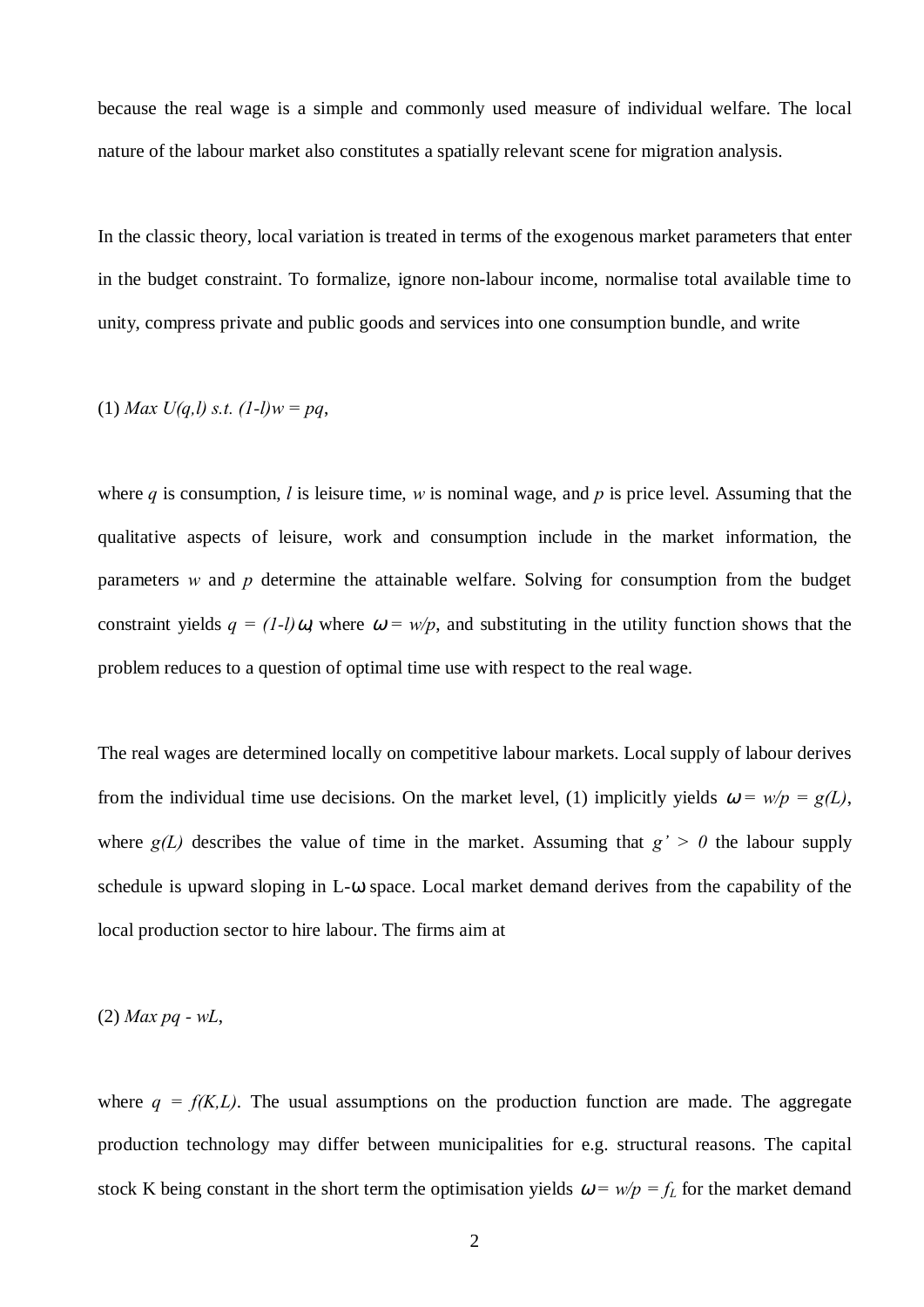for labour, which is downward sloping due to the assumption of diminishing marginal products. The steepness of the demand curve depends on local industrial structure. The more capital intensive the structure is the steeper is the curve and vice versa. (Burda & Wyplosz, 1997, s. 136-150.)

Assume that the economy consist of two municipalities A and B, which cover relevant labour market areas so that residence is work-based. The firms are fixed to their locations in the short term, and so is the constant capital stock. People are able to monitor possible inter-municipal differences in real wages, and there are no transaction costs or other frictions distorting their decisions on residential location. Figure 1 illustrates the setting and the effects of migration by merging the classic model of labour migration (Armstrong & Taylor, 2002, pp. 141-143; McCann, 2001, pp. 192-196) with a model of international trade policy (Krugman & Obstfeld, 2000, pp. 187-253). (Laurila, 2002.)

#### (Figure 1 here)

Figure 1 presents the labour market of municipality A in the left panel, that of municipality B in the right panel and the inter-municipal labour market in the middle panel. The labour demand curves  $D^4$ and  $D<sup>B</sup>$  differ due to different capital stocks, industrial structures, trade patterns etc. and the labour supply curves  $S<sup>4</sup>$  and  $S<sup>B</sup>$  differ because of demographic, educational and other such reasons. The initial labour market equilibrium in A is at point  $e^A$  for the real wage  $\omega^4$ , and that in B is at point  $e^B$ for the real wage  $\omega^{\beta}$ . The real wage gap causes that some people in A are tempted to work in B, while some firms in B are tempted to hire labour from A. The middle panel presents these interests. The market supply curve  $S^a$  (the horizontal difference between  $S^4$  and  $D^4$ ) describes the supply of labour from A for real wages higher than  $\omega^4$  and the market demand curve  $D^b$  (the difference between  $D^B$  and  $S^B$ ) describes the demand for labour to B for real wages lower than  $\omega^B$ .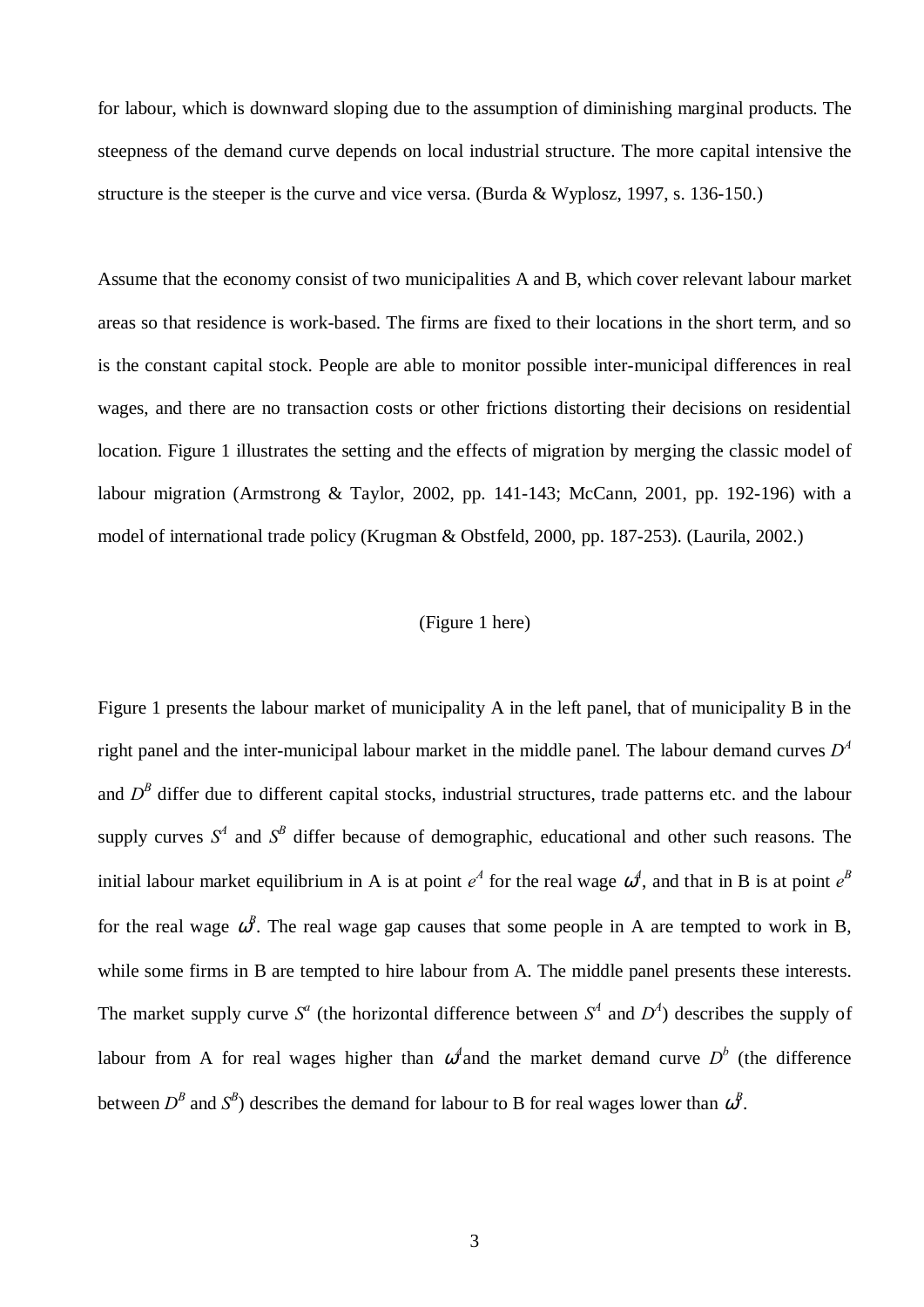Migration from A to B makes the real wages adjust in both ends. Emigration reduces labour supply in A causing nominal wages to rise along the labour demand curve. At the same time the demand for local goods, services and housing falls. Production falls too, but taken that the supply side is less elastic in the short term, it is quite reasonable that the local price level falls somewhat. The reverse is true in B: the nominal wages fall and the prices rise. The real wages rise in the out-migration end and fall in the in-migration end until the market equilibrium  $\epsilon$  in the middle panel of Figure 1 is reached by real wage equalisation to  $\omega^*$ . Employment is  $L^a$  in A and  $L^b$  in B. Emigration from A is  $L^{a1}$ - $L^a$  and immigration to B is  $L^b$ - $L^{b1}$ , which displaces  $L^B$ - $L^{b1}$  of the original workers. In the inter-municipal equilibrium, the migration flow thus amounts to  $L^{al}L^{a} = L^{b}L^{bl} = L^{c}$ .

In municipality A, the firms' surplus decreases by the area  $\omega^4 \omega^* a e^A$ , of which  $\omega^4 \omega^* a a^4$  goes to the workers, whose surplus is  $a^3 \omega^* a a^2$ . The net welfare loss is  $a^2 a e^4$ . In B, welfare increases because the firms gain  $\omega^* \omega^B e^B b$ , of which  $\omega^* \omega^B e^B b^I$  comes from the original workers so that the net gain is  $b^1 e^B b$ , and because the immigrants gain  $b^2 b^1 b$  (or  $a^2 a a^1$  in the left panel). These effects sum to  $b^2b^1e^Bb$  in the right panel of Figure 1. Since the migrants' welfare gain more than covers the welfare loss in A, the remainder  $aa^l e^A$  measures the net effect of emigration. Summing this to the firms' gain in B the total welfare gain amounts to  $\omega^4 \omega^B \varepsilon$  in the middle panel, of which  $\omega^4 \omega^* \varepsilon$  equals  $a a^I e^A$  in the left and  $\omega^* \omega^{\beta} \varepsilon$  equals  $b^{\prime} e^{\beta} b$  in the right panel. Migration reallocates labour to higherproductivity use resulting in efficient resource allocation. Thus, migration is not a zero-sum game.

The effects of emigration depend on the local market conditions. First, the more capital intensive the local industrial structure compared to the rest of the economy the steeper the local labour demand curve and thus the oversupply curve to the inter-municipal labour market. Local real wages adjust more, and migration flows and welfare are smaller than in Figure 1. Second, the smaller the local labour force with respect to the rest of the economy the flatter the labour demand curve faced in the inter-municipal market. All the effects are magnified compared to those in Figure 1.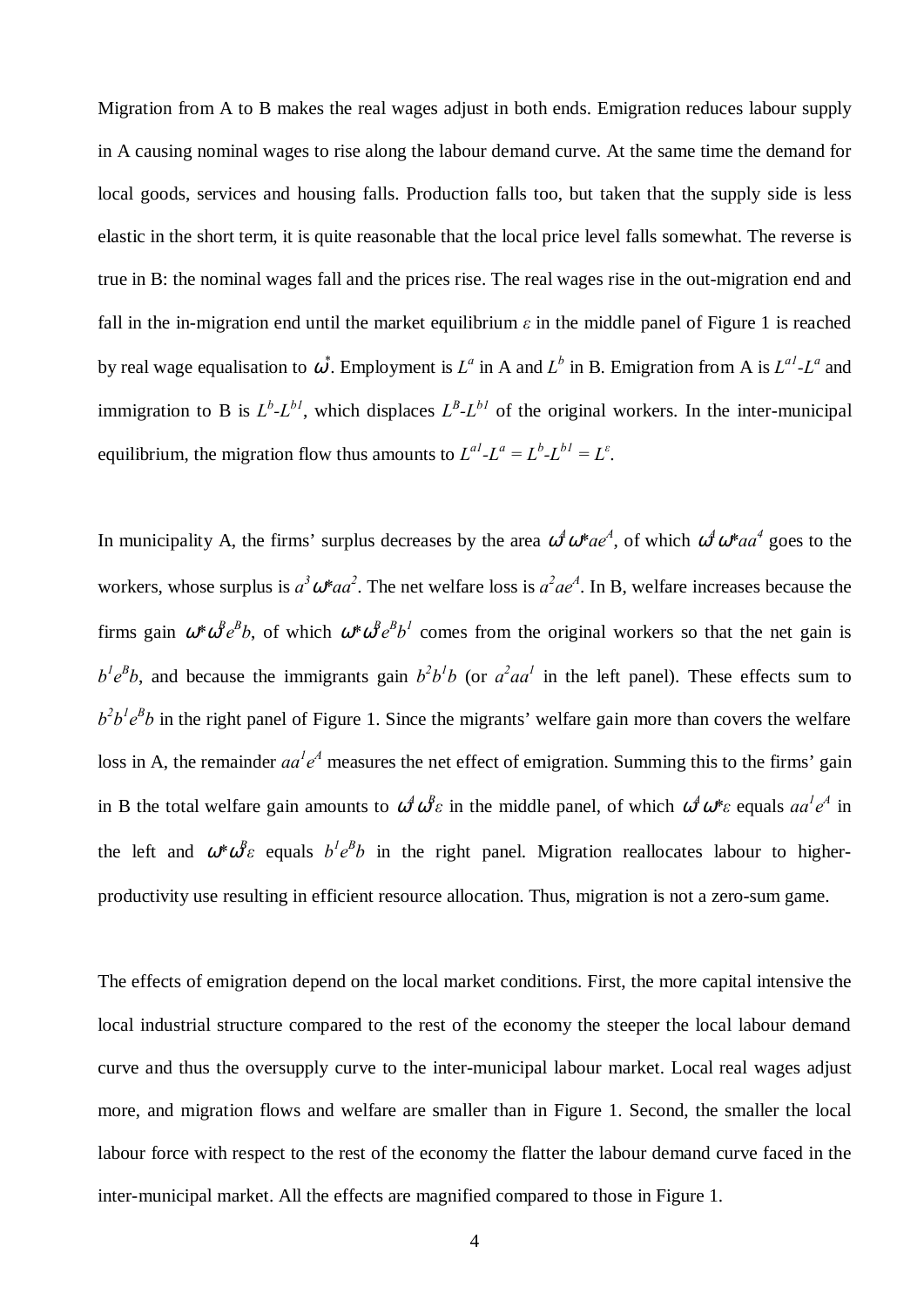### **3 The effects of taxation on migration and welfare**

#### **3.1 The initial situation**

In a labour market model it is quite reasonable that labour income taxation should affect migration. To explore the comparative-static effects of such taxes around the short-term migration equilibrium, consider the final stage of Figure 1, where the labour markets within and between the municipalities have settled to their equilibria with <sup>ω</sup>*\** everywhere. Municipality A is the original out-migration municipality and B is the in-migration one. Figure 2 provides a reformulation of the setting.

#### (Figure 2 here)

The left panel of Figure 2 shows that emigration has resulted in a twisted labour supply schedule  $S<sup>4</sup>$ in municipality A. The lowest segment of the initial supply curve, from  $a^3$  to  $a^2$  in Figure 1, has remained unchanged, but because those along the segment from  $a^2$  to  $a^1$  have emigrated, the supply curve has turned vertical at  $a^2$  so that the segment above  $a^1$  has shifted adjacently inwards. The labour demand curve  $D^4$  remaining unaltered the equilibrium is at point *a*.

In the right panel of Figure 2, immigration from municipality A has shifted the labour supply curve outwards after the horizontal summing of the dashed segment  $b<sup>2</sup>b$  to the initial labour supply curve in Figure 1. Below the equilibrium wage  $\omega^*$  the curve has thus become flatter, and above  $\omega^*$  the curve has shifted out adjacently by the number of emigrants. As a result, the twisted labour supply curve  $S^B$  intersects with the unchanged labour demand curve  $D^B$  at point *b*.

In the inter-municipal labour market in the middle panel of Figure 2 all possible demand and supply curves start from the same point on the vertical axis. The curves  $D^a$  and  $S^a$  derive from the overdemand and oversupply in municipality A, and the curves  $D<sup>b</sup>$  and  $S<sup>b</sup>$  derive respectively from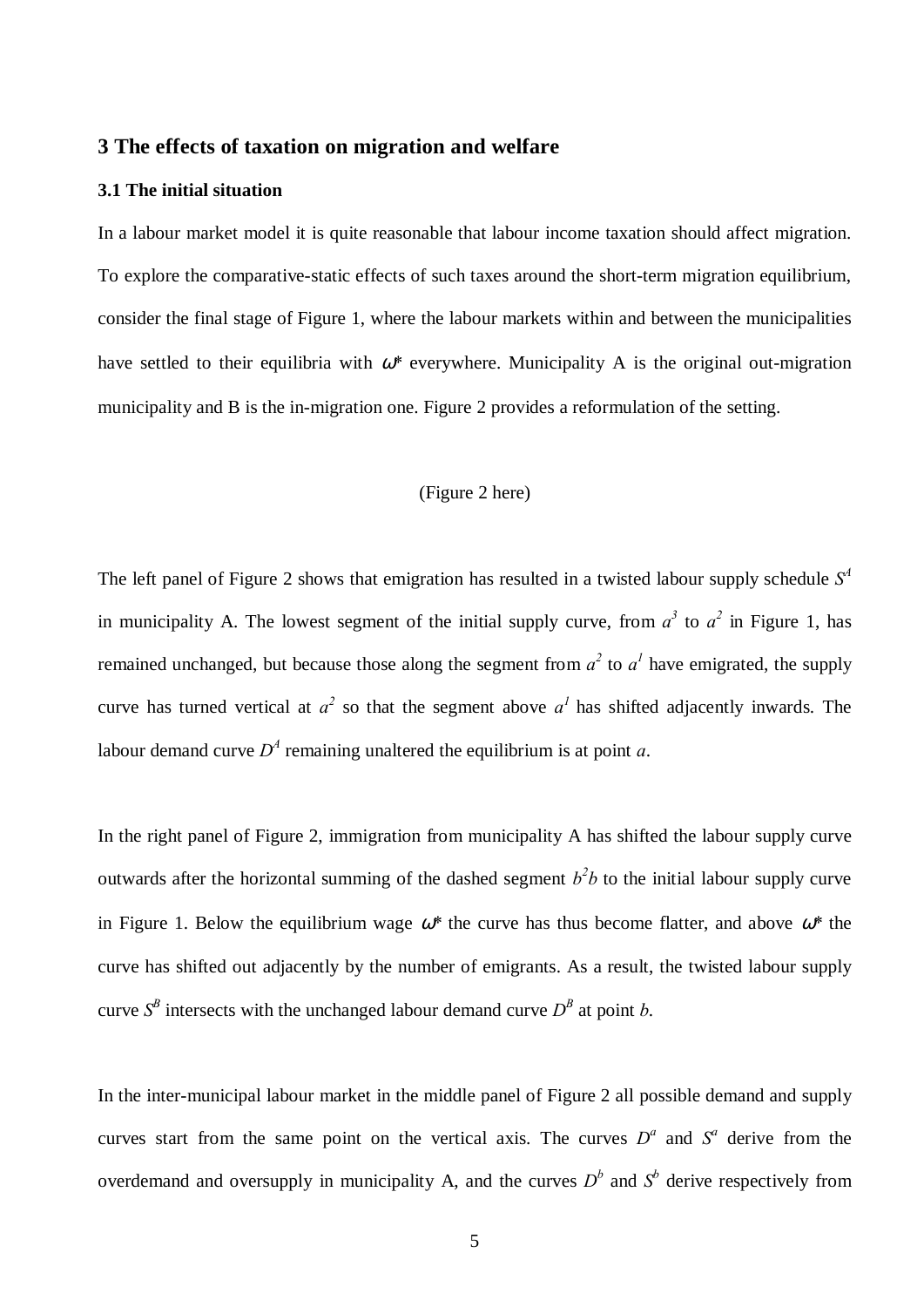those in B. For the equilibrium real wage  $\omega^*$  there is no oversupply or overdemand, and there is no other wage such that would balance the market. The market equilibrium is stable.

#### **3.2 Taxation in an out-migration municipality**

Asume that a constant unit tax is imposed on labour time units in the original out-migration municipality A (Cullis & Jones, 1998, p. 159-189). The comparative static effects are presented in Figure 3 for two alternative tax rates, *t* and *t'*.

#### (Figure 3 here)

Examine first the effects of a tax of rate *t*. The tax wedge splits the labour demand curve so that the original curve  $D^4$  gives the gross wage that the firms are able to pay, and the curve  $D^4$ <sub>t</sub> gives the net wage according to which people make their choices. Since the tax wedge *t* occurs on the vertical segment of the labour supply curve, the gross wage remains at  $\omega^*$  and labour demand remains at  $L^a$ . The net wage is  $\omega^4$ , for which labour supply also remains at  $L^a$ . Since there are no effects on the inter-municipal labour market, taxation does not affect migration, the circumstances in B nor welfare. The only effect of taxation concerns distribution of income in municipality A.

Since the tax revenue  $\omega^4_{\ \iota}\omega^* a a^3$  in the left panel of Figure 3 is collected wholly from the workers of A, the net wage becomes lower than in B. Yet, this does not necessarily imply a difference in the real wages – the equality would be maintained in a system, which provides public services and transfers fairly against the tax payments so that  $\omega^4{}_{t}\omega^* a a^3$  would be reverted. But if the system is not fair, for example if the repayments benefit the firm sector, taxation redistributes income from the workers to the firms, and the real wage in A remains lower than that in B. The system may be unfair also because of high transaction costs, ienefficiency in public provision etc. In any case, the result is that tax-induced differences in real wages do not trigger inter-municipal migration in the short term.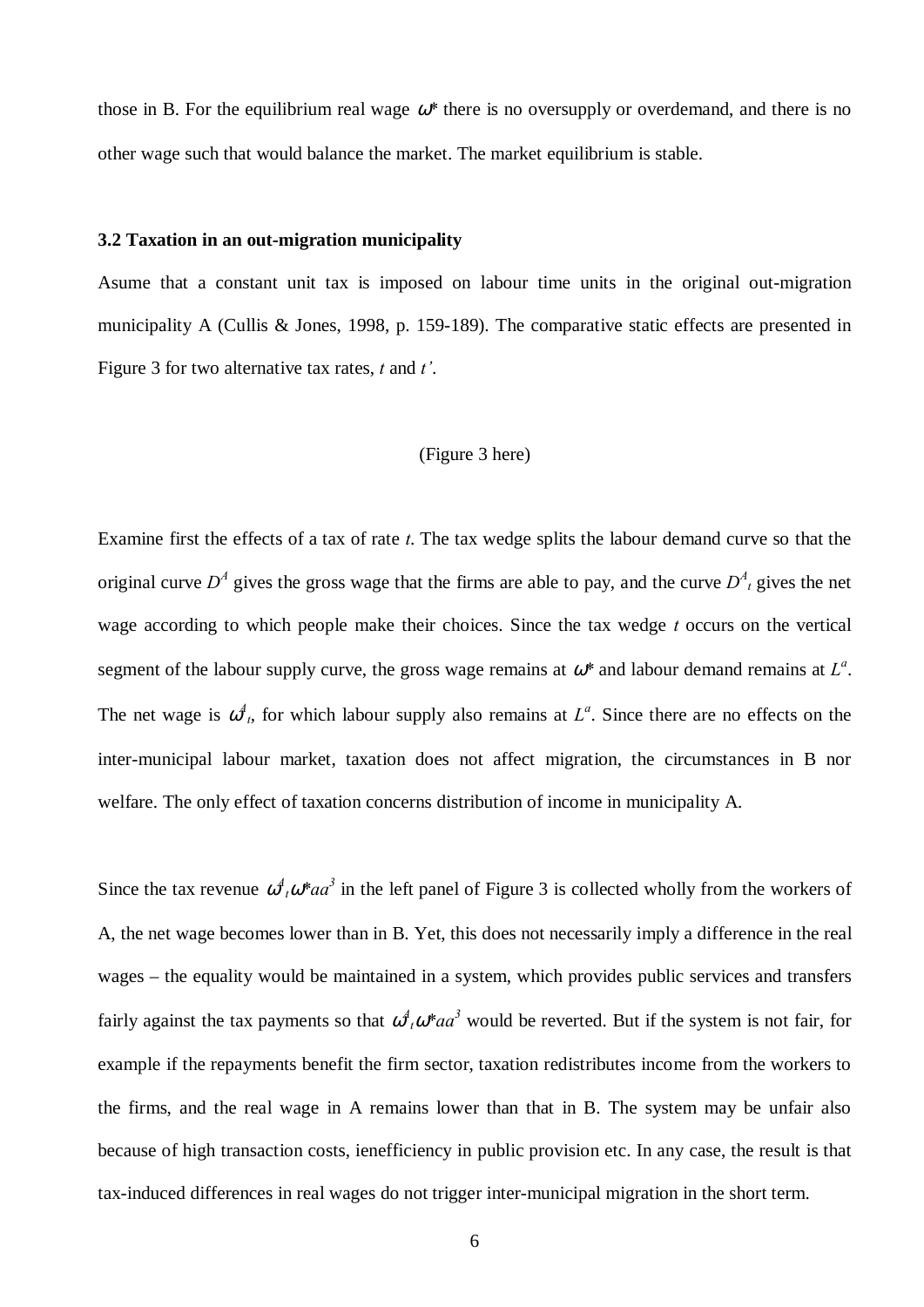The vertical segment of the labour supply curve says that the workes staying in municipality A get higher wages than they require. Under a fair system, this gives them extra surplus measured by the area  $\omega^4{}_2\omega^*$ aa<sup>2</sup>. Since the tax revenue  $\omega^4{}_i\omega^*$ aa<sup>3</sup> is only a part of this extra surplus, even an unfair tax system would be accepted without voting with feet. The tax wedge can thus be as wide as the vertical segment of the labour supply curve without affecting migration and social welfare. The vertical segment constitutes a threshold for moving, which gives degrees of freedom not only in the design of the local tax system, but also in the private wage-setting. Because there is no threat of emigration, the firms in A may try to shift the workers' extra surplus to their own profits. However, the main results of the short-term analysis do not depend on this issue.

Next, consider the higher tax *t'* in Figure 3. The tax wedge makes the gross wage adjust to  $\omega^4$  and the net wage to  $\omega^4_{t'}$ . Labour supply in A falls by  $L^4$ - $L^{a5}$  because the net wage falls below the reservation level  $\omega^4$ <sub>2</sub>. The higher wages in B make the labour supply curve in the middle panel shift from  $S^a$  to the twisted  $S^a_{t'}$ . Migration from A to B continues until labour supply  $S^a_{t'}$  and labour demand  $D^b$  meet at point *e* for the market wage  $\omega^e$ . In B, the fall of wages to  $\omega^e$  makes  $L^b - L^{b2}$  of the original workes quit working, but the new immigrants  $(L^a - L^{a5} = L^{b3} - L^{b2})$  more than replace them thus increasing employment to  $L^{b3}$ . Note that in A, the gross wage  $\omega^4$  is higher and the net wage  $\omega^4_{t}$ is lower than  $\omega^{\beta}$  in B. The tax  $t'$  thus creates an inter-municipal difference in workers' real wages, which is not equalised even if the local policy is fair. Returning the tax revenue  $\omega^4{}_{t'}\omega^4a^5a^4$  according to the tax incidence  $(\omega^* \omega^4 a^5 a^7)$  to firms and  $\omega^4{}_{t'} \omega^* a^7 a^4$  to workers) yields  $\omega^*$  as the workers' real wage, which is still higher than in B.

Welfare in A decreases by  $a^4 a^5 a a^2$ , of which  $a^7 a^5 a$  is due to declining profits in the firm sector and  $a^4a^7aa^2$  is due to lost labour income of the workers. In B, the firms' profits increase by  $\omega^2 \omega^* b b^3$  and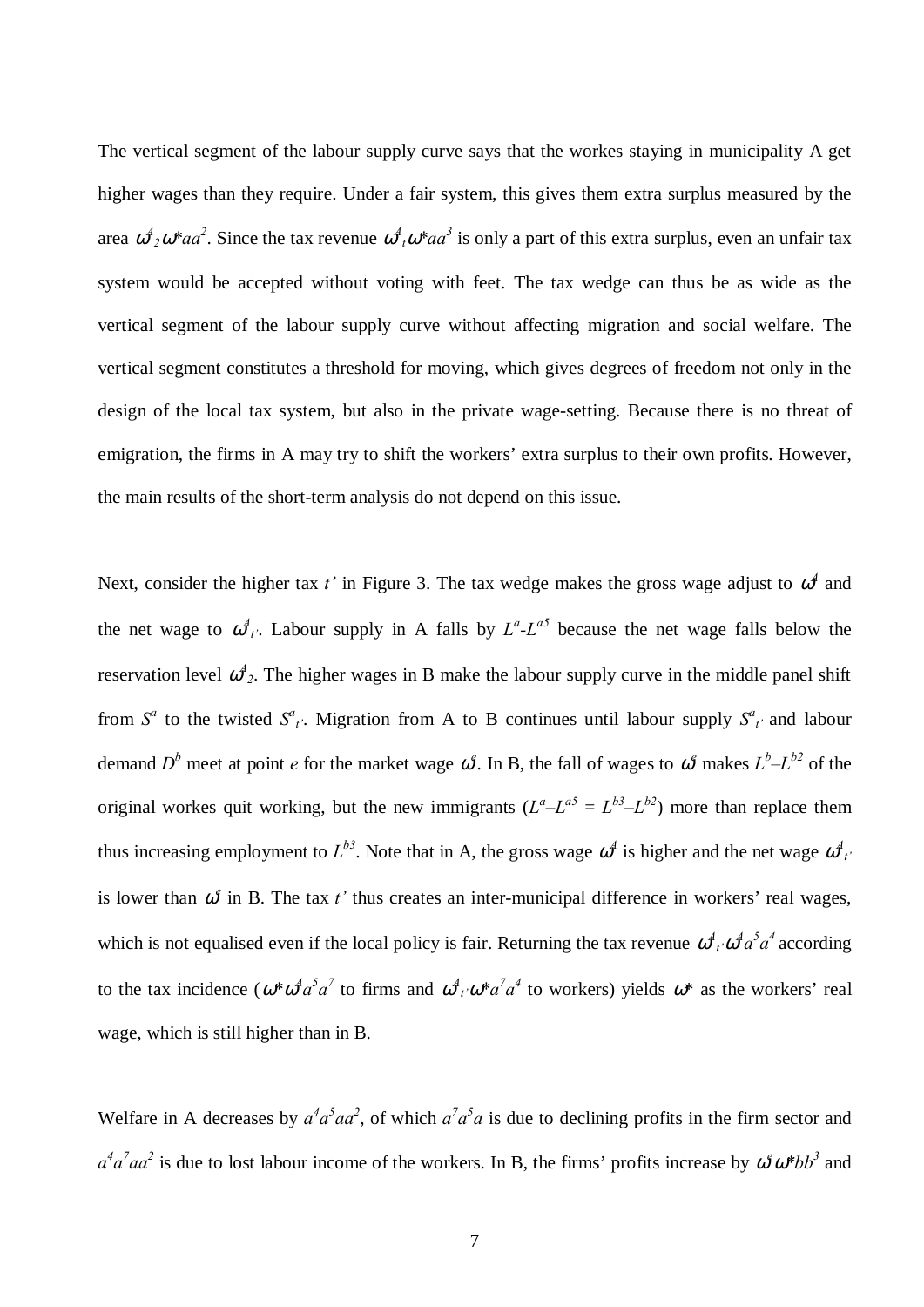the original workers' incomes decrease by  $\omega^* \omega^* b b^2$  the net benefit being  $b^2 b b^3$ . In addition, the new immigrants bring with them  $a^4a^6a^8a^2$ . Thus, the welfare increases in B by  $\omega^4{}_t \omega^* e e^l$ , measured in the middle panel of Figure 3. The gain in B does not fully compensate the loss in A. The net welfare loss  $a^7 a^5 a a^8$ , measured in the left panel, is the cost to the whole economy due to the tax-induced market distortion and the consequent inefficiency in resource allocation.

The effects of taxation depend on the market conditions. Suppose that municipality A in Figure 3 is of atomistic size and faces a flat demand curve in the inter-municipal market at  $\omega^*$ . Then the emigrants' welfare gain is bigger and the welfare loss of the economy reduces to  $a^7a^5a$  in the left panel. Furthermore, let A be also capital intensive in production so that its labour demand curve is steeper than  $D<sup>4</sup>$  (the dashed lines in the left panel). Levying  $t'$  would then cause the internal gross wage to adjust more and the net wage to adjust less so that emigration and the welfare effects would be smaller. A capital intensive production sector can carry a heavy tax burden without big effects on employment and the consequently small fall in net wages induces only modest emigration. Small capital intensive municipalities are thus less vulnerable to taxation than large diverse ones.

#### **3.3 The case of an in-migration municipality**

Empirical findings suggest that also in-migration municipalities may experience short-term pressures for tax increases (Kallio et al., 2001). Figure 4 presents the analysis of the tax effects from the viewpoint of in-migration municipalities.

#### (Figure 4 here)

In the right panel of Figure 4, the tax *t* imposed in B creates a tax wedge between gross and net real wages and splits the labour demand curve into  $D^B$  and  $D^B$ <sub>t</sub>. Because the labour supply curve slopes everywhere upwards, the tax wedge shifts the labour supply decision backwards to *b 4* along the flat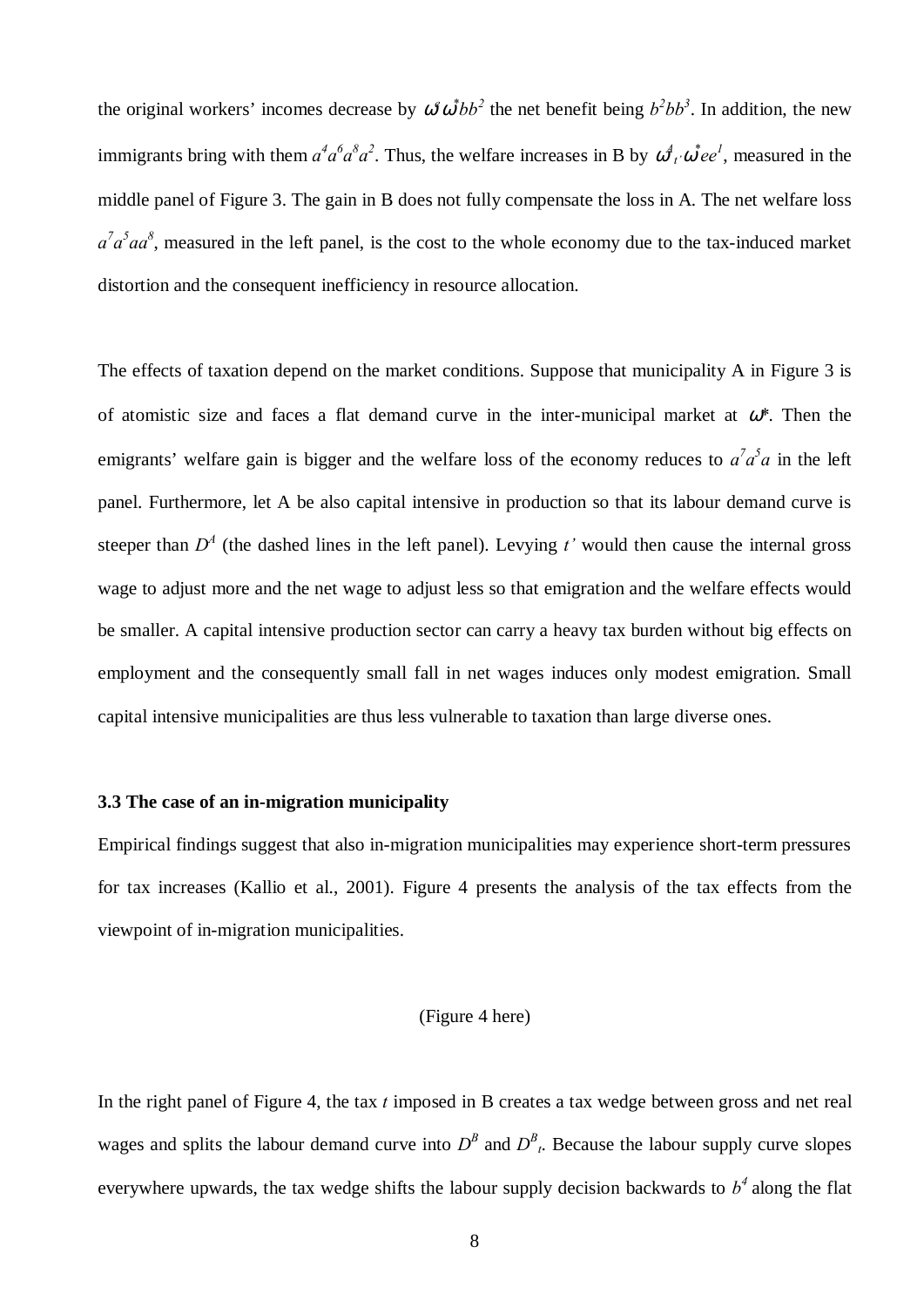segment of the labour supply curve, and labour demand decision backwards to  $b<sup>5</sup>$  along the original labour demand curve. Of the workers of B,  $L^{b5}$  continue working, and the segment between  $b^4$  and  $b$ of the labour supply curve is shifted to the inter-municipal labour market so that, together with the original supply curve  $S^b$ , it forms the new labour supply curve  $S^b{}_t$  in the middle panel.

The inter-municipal labour market equilibrium is reached at *e* in the middle panel of Figure 4. The market real wage falls to  $\omega^{\beta}$  determining the migration pattern. Migration from B to A is  $L^{b8}$ - $L^{b5}$  and the welfare loss of municipality B is  $b^4b^5b$  in the right panel. In municipality A welfare increases, because the immigrants gain  $b^4b^6b^8$ , and the firms gain  $a^{10}aa^9$ . The sum of these areas is  $\omega^B{}_t\omega^*e$  in the middle panel (or  $b^4b^7b^8$  in the right panel) measuring the social welfare that B transfers to A by its tax policy. The net welfare loss caused to the whole economy is  $b^7b^5bb^8$ . The tax income in B is  $\omega^B_{\mu} \omega^B b^5 b^4$ , of which  $\omega^* \omega^B b^5 b^7$  incides to the firms and  $\omega^B_{\mu} \omega^* b^7 b^4$  to the workers. The real wages are again not equal between municipalities in the market equilibrium, not even in a fair programme.

The effects depend again on size and capital intensity. In Figure 4, the migration effect is the greater the smaller B is relative to the rest of the economy. If B is atomistic so that the demand curve in the middle panel is horizontal, emigration from B grows to  $L^b$ - $L^{b5}$ , the whole welfare gain  $b^4b^7b$  attaches to the emigrants, and the welfare loss of the whole economy shrinks to  $b^7b^5b$  (note that the welfare effect in B does not depend on its size). Thus, the smaller B the bigger the migration effects and the smaller the welfare effects and vice versa. The role of relative capital intensity can be analysed by making the labour demand curve in B steeper in the right panel (the dashed demand curves). Taxation would then cause smaller effects on migration, market wages and welfare. Thus, the more capital intensive the industrial structure in the original in-migration municipality the less significant the economic effects of taxation. A general conclusion is that a big in-migration municipality with a capital-intensive industrial structure can use taxes without notable effects on migration and welfare.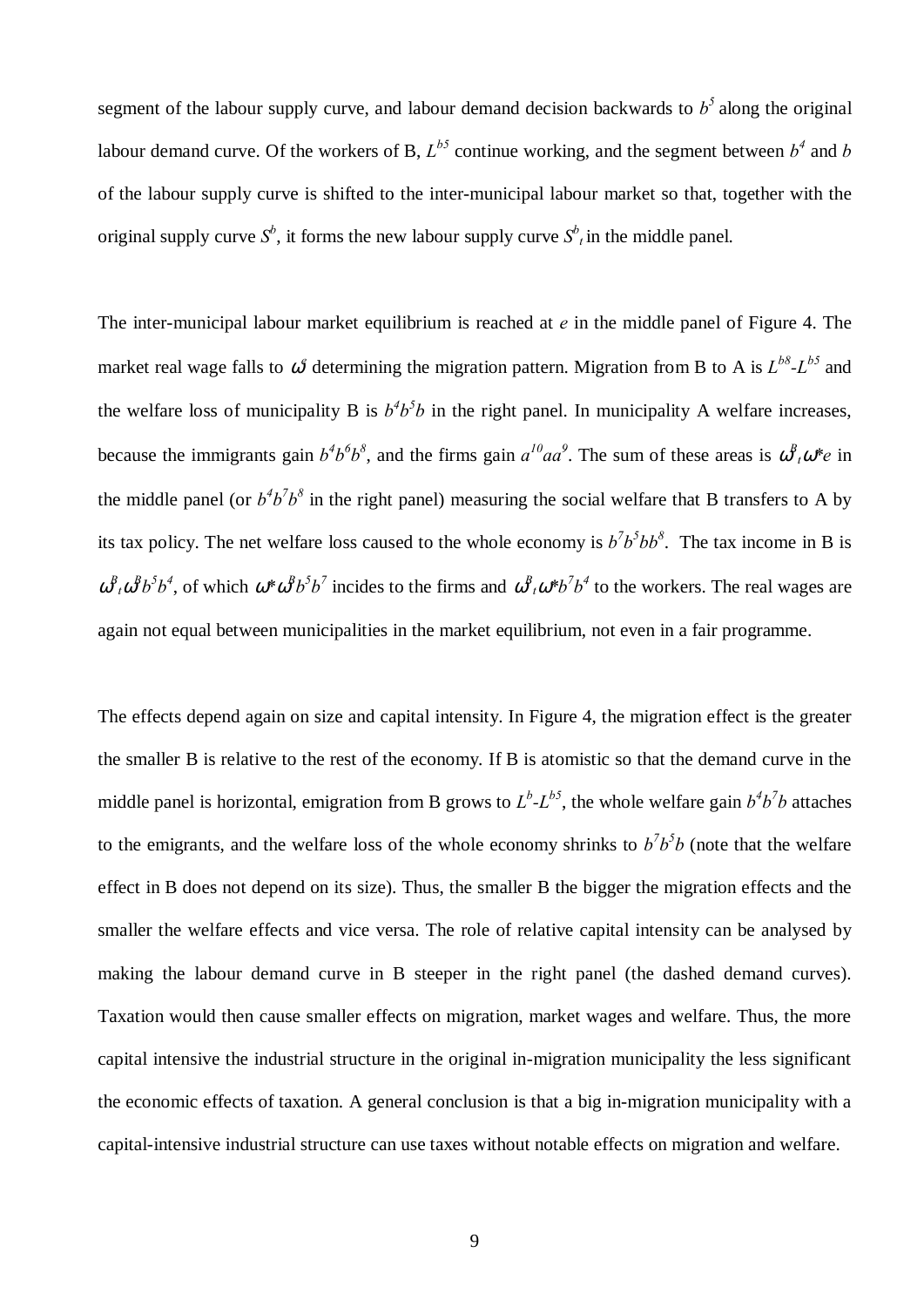#### **4 Conclusions**

The paper examines the common conception that migration makes tax-induced wage differences unsustainable, and that out-migration municipalities are, under obvious fiscal pressures, doomed to a vicious circle of tax-accelerated emigration. A closer investigation of the theory of labour migration reveals, however, that the conclusion is not so self-evident, at least not in the short run.

Analysis of the comparative static effects of labour income taxation in the present model shows that there is an asymmetry in the effects depending on whether the imposing municipality is originally an out-migration or an in-migration one. An out-migration municipality can impose modest taxe increases without affecting migration and welfare at all. The tax increase must be decidedly high in order to trigger such effects. On the other hand, even a small tax increase in an original in-migration municipality induces emigration and causes both local and economy-wide welfare losses.

The minor tax effects in out-migration municipalities are explained by the vertical segment that former emigration has incorporated to the local labour supply curve beneath the equilibrium wage level. Thus, there is a threshold for migration, which means that the reservation wage of the remaining workers is considerably lower than the current market wage. This may be so because of age, marital status, profession, education, owner-occupancy of housing, real estate values, social networks and other such factors, which determine both the personal productivity (in terms of nominal wages) and the personal price level (of the personal consumption bundle). The concept of personal prices is of particular importance in the present model, because the price system is assumed to reflect all economic and non-economic factors of migration, including individual transaction costs, externalities etc. On the aggregate, the height of the migration threshold depends on the local labour market conditions in relation to the rest of the economy.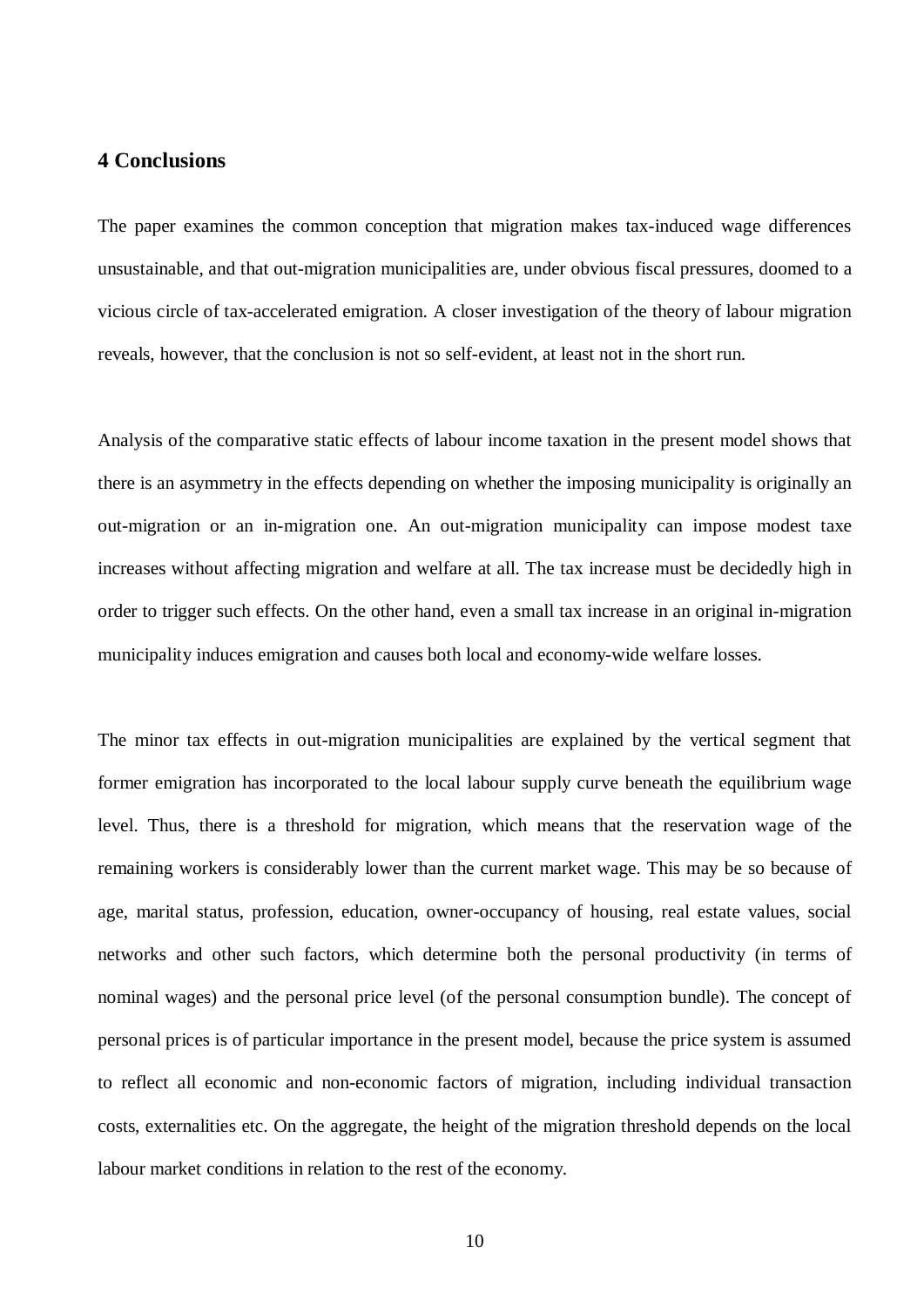In the original in-migration municipalities there are no migration thresholds. Immigration does not bend the local labour supply curves vertical for any segment. In fact, it makes the curve even flatter by including the labour supplies of both the original workers and the recent immigrants. Therefore, migration is sensitive to taxation, and levying a labour income tax turns the municipality from an inmigration municipality to an out-migration one. This is reasonable because taxation exerts a firsttime incentive for emigration over the original residents, and a second-time incentive over the recent immigrants. Emigration consists of the most mobile of the original residents, and of those recent immigrants, who have not rooted in their new location.

Taxation draws a wedge between the local and the inter-municipal real wage thus distorting the market equilibrium and causing inefficiency in resource allocation on the economy level. However, the analysis suggests that the short-run effects of labour income taxation on migration and welfare are less significant than what is commonly thought. Low taxes in out-migration municipalities have no effects at all, and even higher taxes have only minor effects, if they are imposed by small and capital-intensive municipalities. At least in Finland, most of the declining rural municipalities belong to this category. On the other end, taxes imposed by big capital intensive in-migration municipalities have no significant effects on migration either. Finnish in-migration municipalities are mostly of this type. There may thus be room for inter-municipal tax differences in the Finnish economy without threat that taxation would accelerate migration and concentration of the population.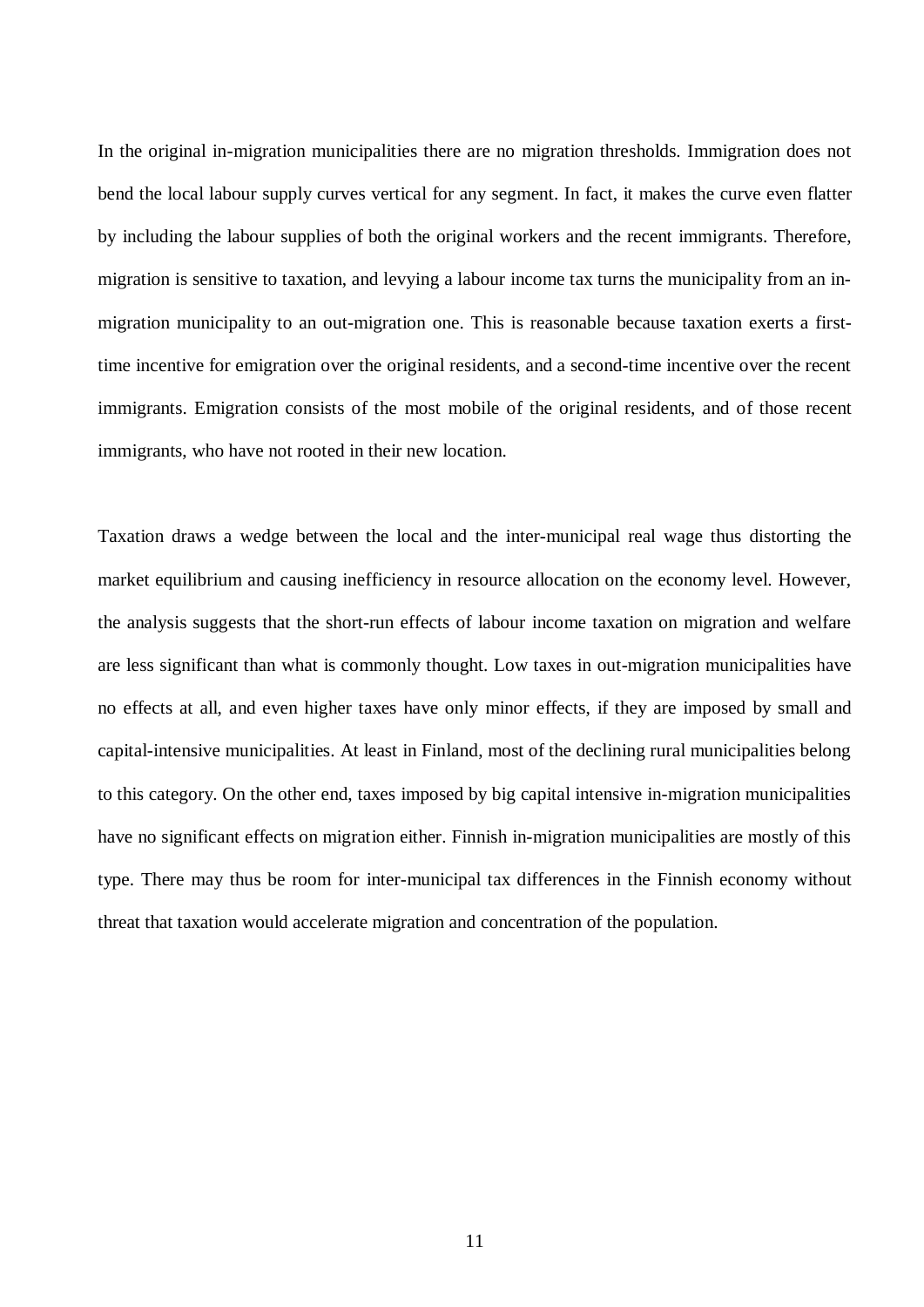#### *References:*

- Armstrong, H. & J. Taylor (2002), *Regional Economics and Policy*, 3rd ed., (Oxford: Blackwell Publishers).
- Burda, M. & C. Wyplosz, (1997), *Macroeconomics, a European text*, 2<sup>nd</sup> ed., (New York: Oxford University Press).
- Cullis, J. & P. Jones (1998), *Public Finance and Public Choice*, 2<sup>nd</sup> ed., (Oxford: Oxford University Press).
- Kallio, O., P. Meklin, P. Siitonen & J-P. Martikainen (2001), *Muuttoliike ja kuntatalous*, (Helsinki: Suomen Kuntaliitto).
- Kari, S. & H. Lönnqvist (2001), *Poimintoja taloustieteellisestä verokilpailututkimuksesta*, in: R. Hjerppe, S. Kari & H. Lönnqvist (toim.), Verokilpailu ja verotuksen kehittämistarpeet, VATT-Keskustelualoitteita, 261, (Helsinki: Valtion taloudellinen tutkimuskeskus).
- Krugman, P. & M. Obstfeld (2000), *International Economics, Theory and Policy,* 5<sup>th</sup> ed., (Reading: Addison-Wesley Publishing Company).
- Laurila, H. (2002), Verotus ja kuntien välinen muuttoliike, *Finnish Local government Studies,* 3/2002*.*
- McCann, P. (2001), *Urban and Regional Economics*, (Oxford: Oxford University Press).
- Moisio, A. (2001), *On local government spending and taxation behaviour effect of population size and economic condition*, VATT-Keskustelualoitteita, 257, (Helsinki: Valtion taloudellinen tutkimuskeskus).
- Pekkala, S. & A. Kangasharju (2002), *Adjustment to regional labour market shocks*, VATT-Keskustelualoitteita, 274, (Helsinki: Valtion taloudellinen tutkimuskeskus).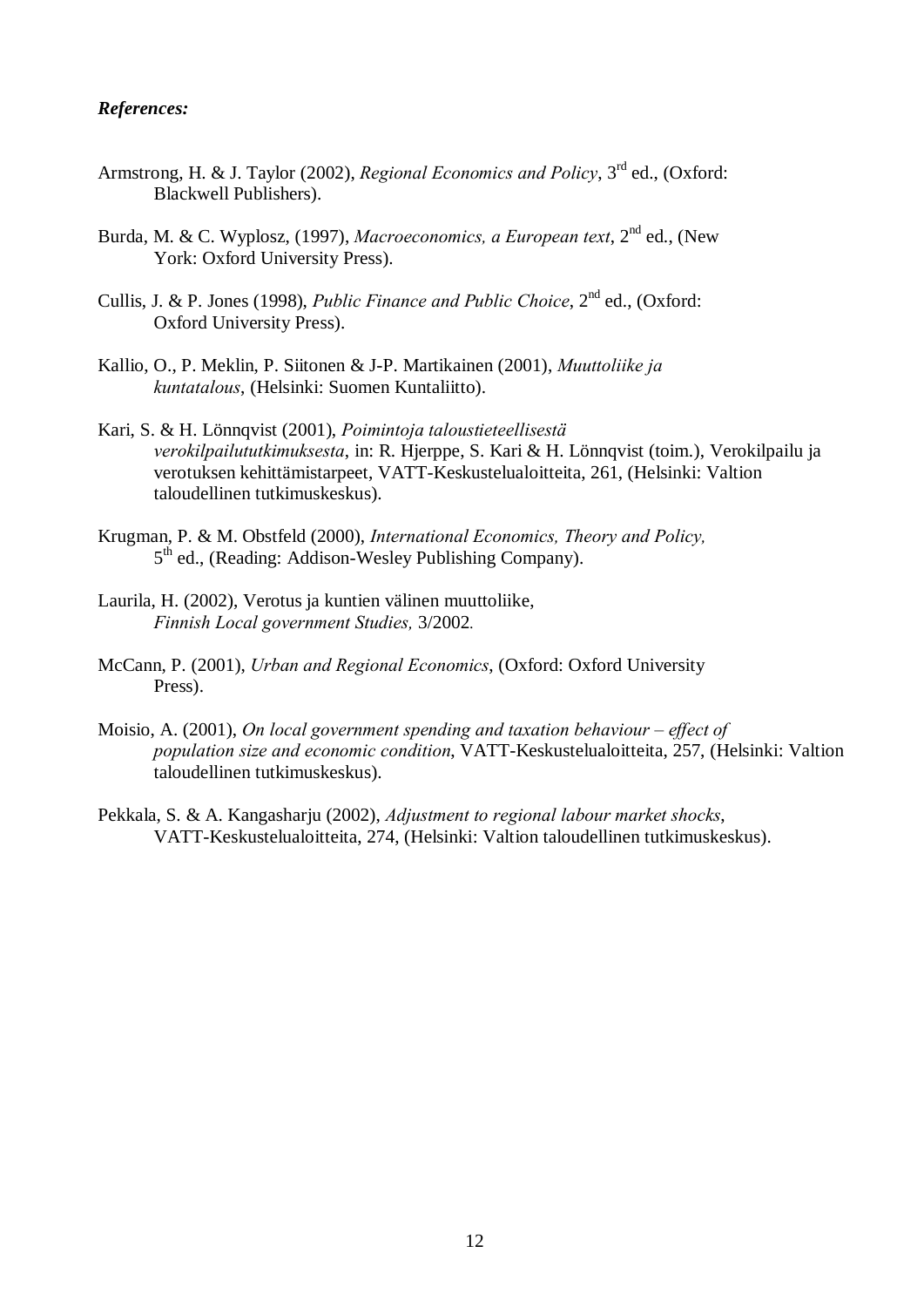

## Figure 1: Labour market migration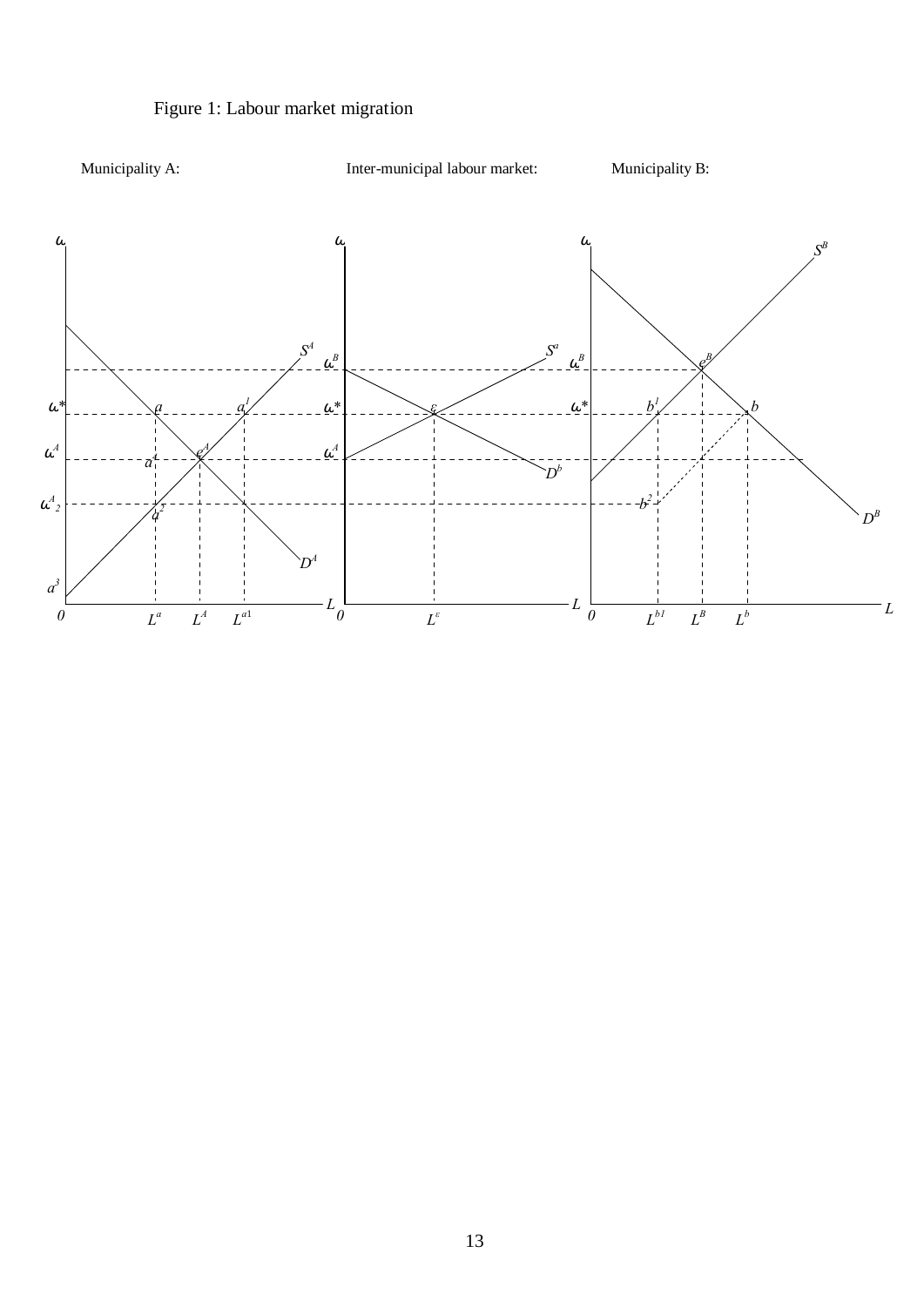

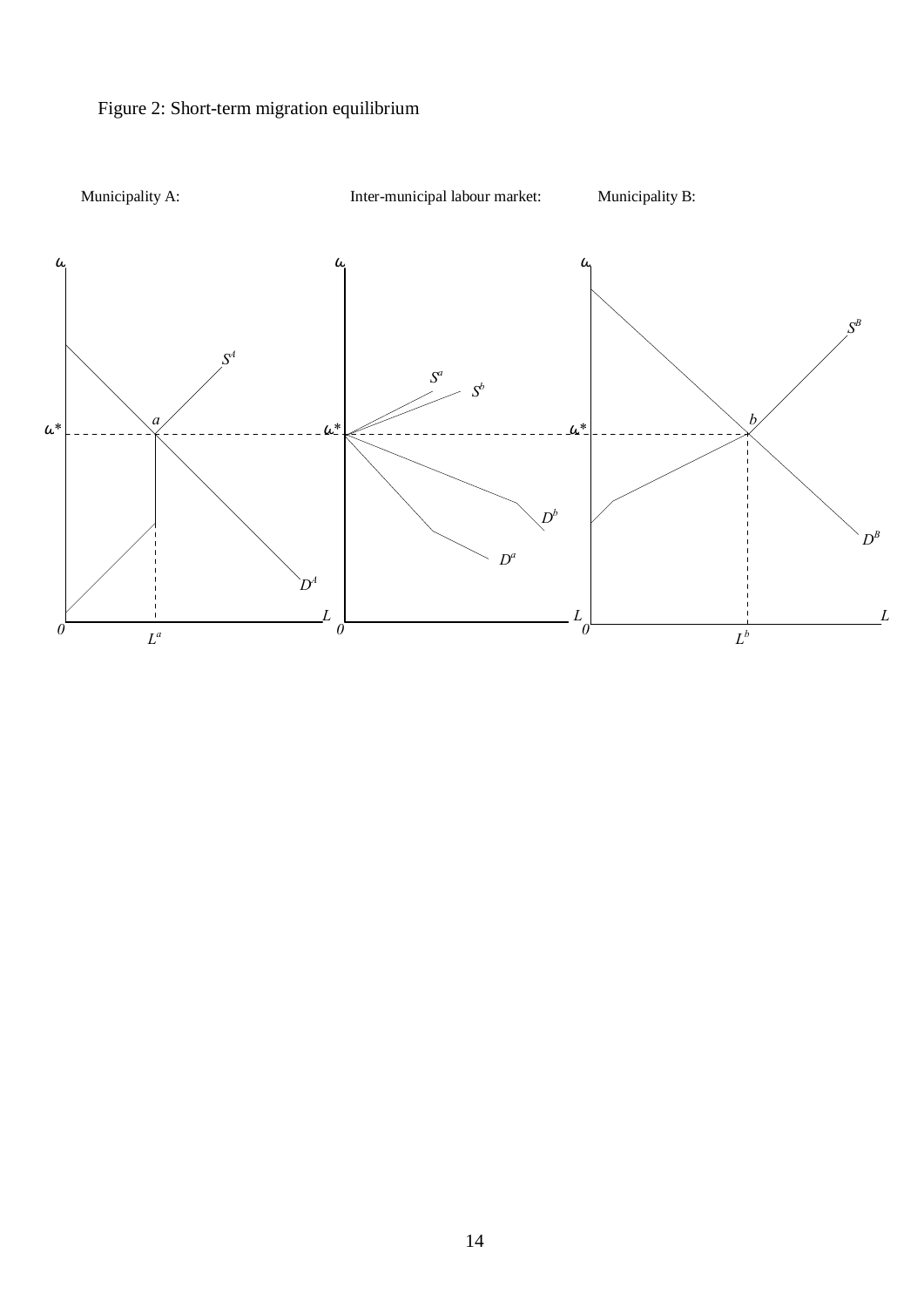

## Figure 3: Effects of taxation imposed in the out-migration municipality